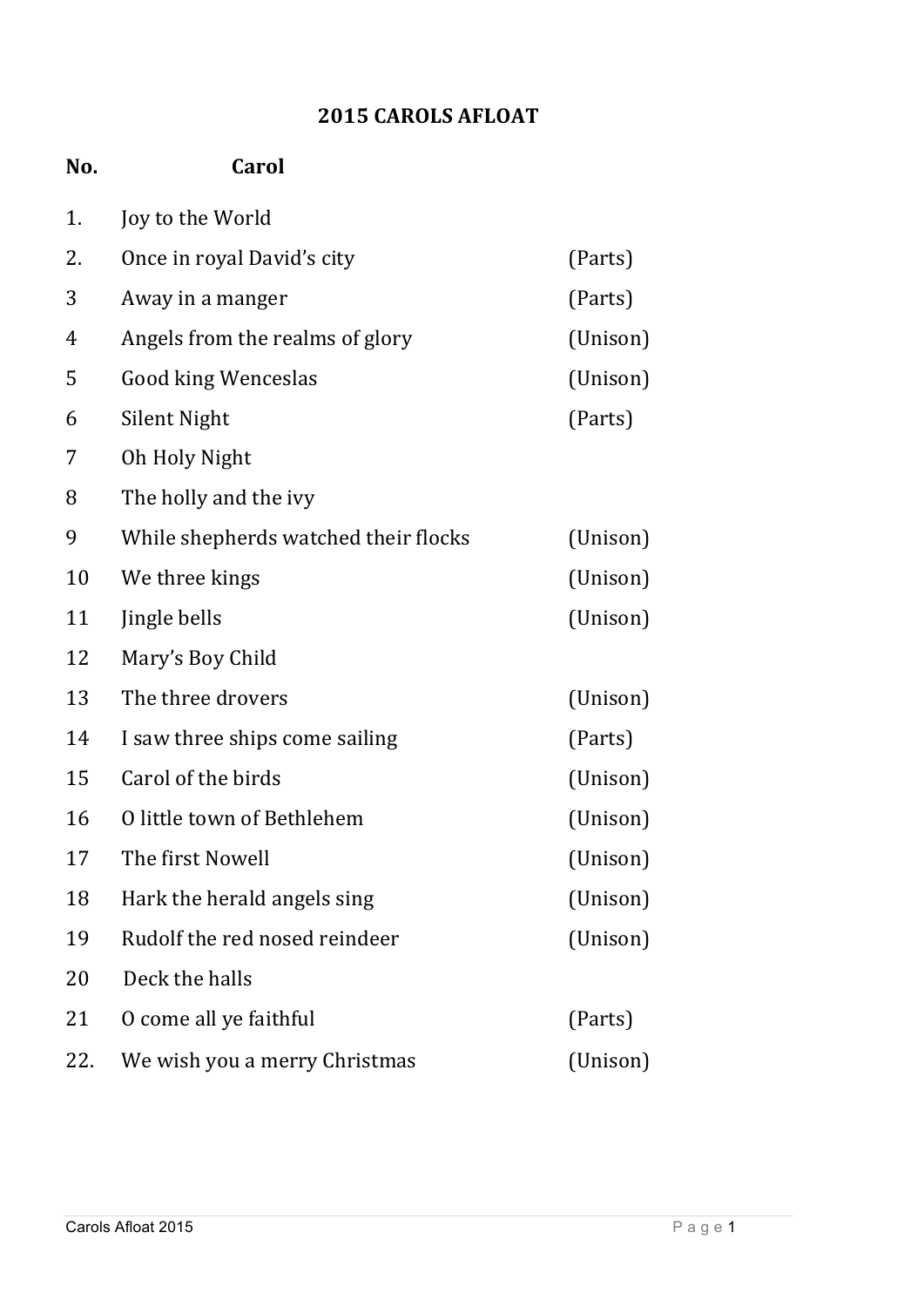### **1. JOY TO THE WORLD**

#### **All**

**Joy to the world! The Lord is come; Let earth receive her King; Let ev'ry heart prepare Him room And heav'n and nature sing, And heav'n and nature sing, And heav'n, and heav'n and nature sing.**

#### **Women**

**Joy to the earth! The Saviour reigns; Let men their songs employ; While fields and floods, rocks, hills, and plains Repeat the sounding joy, Repeat the sounding joy, Repeat, repeat the sounding joy.**

#### **All**

**He rules the world with truth and grace, And makes the nations prove The glories of His righteousness, And wonders of His love, And wonders of His love, And wonders, wonders of His love.**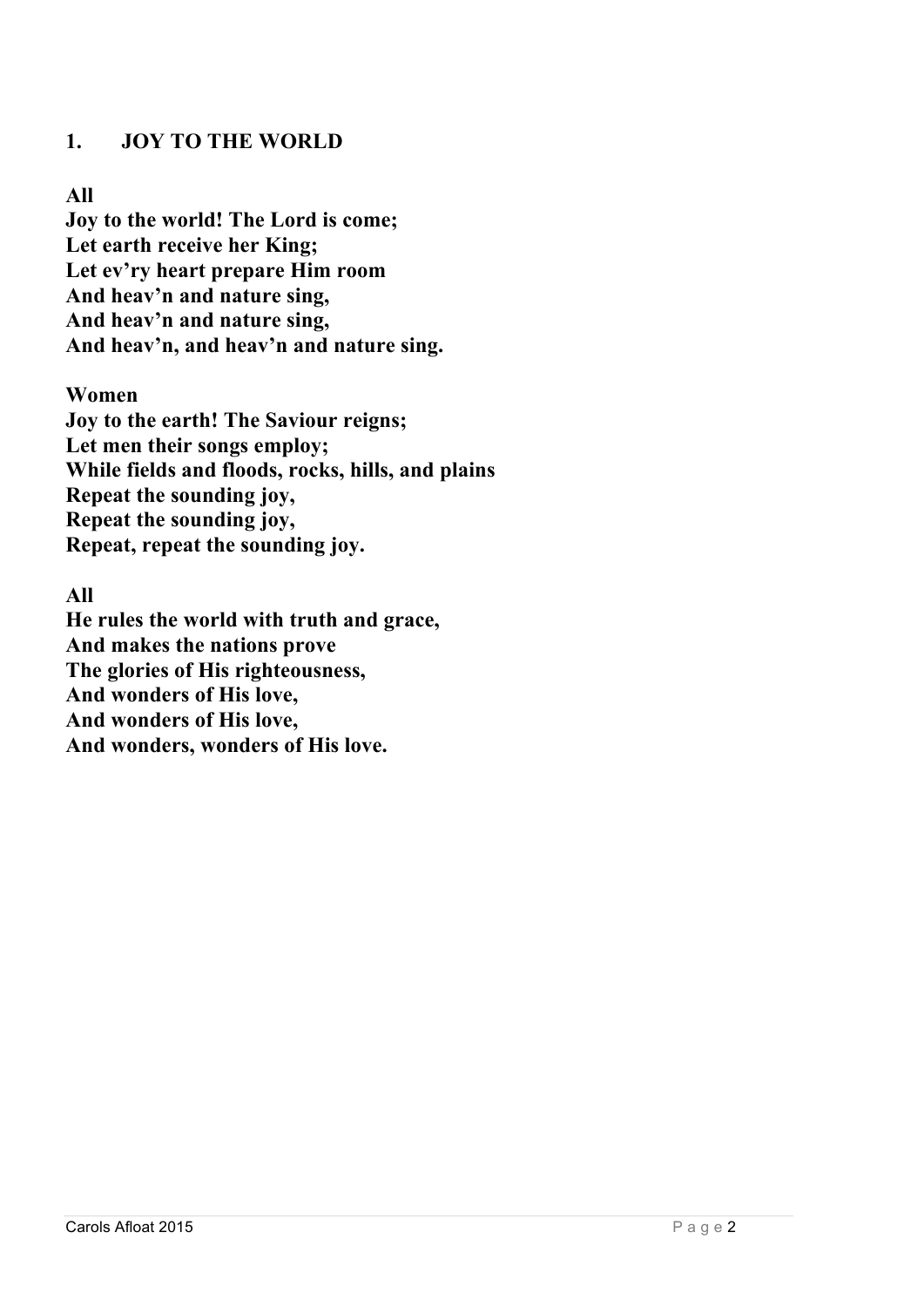# **2. ONCE IN ROYAL DAVID'S CITY (Parts)**

Once in royal David's city Stood a lowly cattle shed, Where a mother laid her baby In a manger for his bed. Mary was that mother mild, Jesus Christ her little child.

He came down to earth from heaven Who is God and Lord of all. And his shelter was a stable, And his cradle was a stall: **With the poor and mean and lowly, Lived on earth our Saviour holy.**

Not in that poor lowly stable With the oxen standing by. We shall see him; but in heaven Set at God's right hand on high; Where like stars his children crowned All in white shall wait around.

# **3. AWAY IN A MANGER (Parts)**

Away in a manger, no crib for a bed, The little Lord Jesus laid down his sweet head; The stars in the bright sky looked down where he lay, The little Lord Jesus asleep on the hay.

The cattle are lowing, the baby awakes, The little Lord Jesus no crying he makes; I love thee Lord Jesus, look down from the sky, And stay by my side until morning is nigh.

Be near me, Lord Jesus, I ask thee to stay, Close by me forever and love me I pray, Bless all the dear children in thy tender care, And fit us for heaven to live with thee there.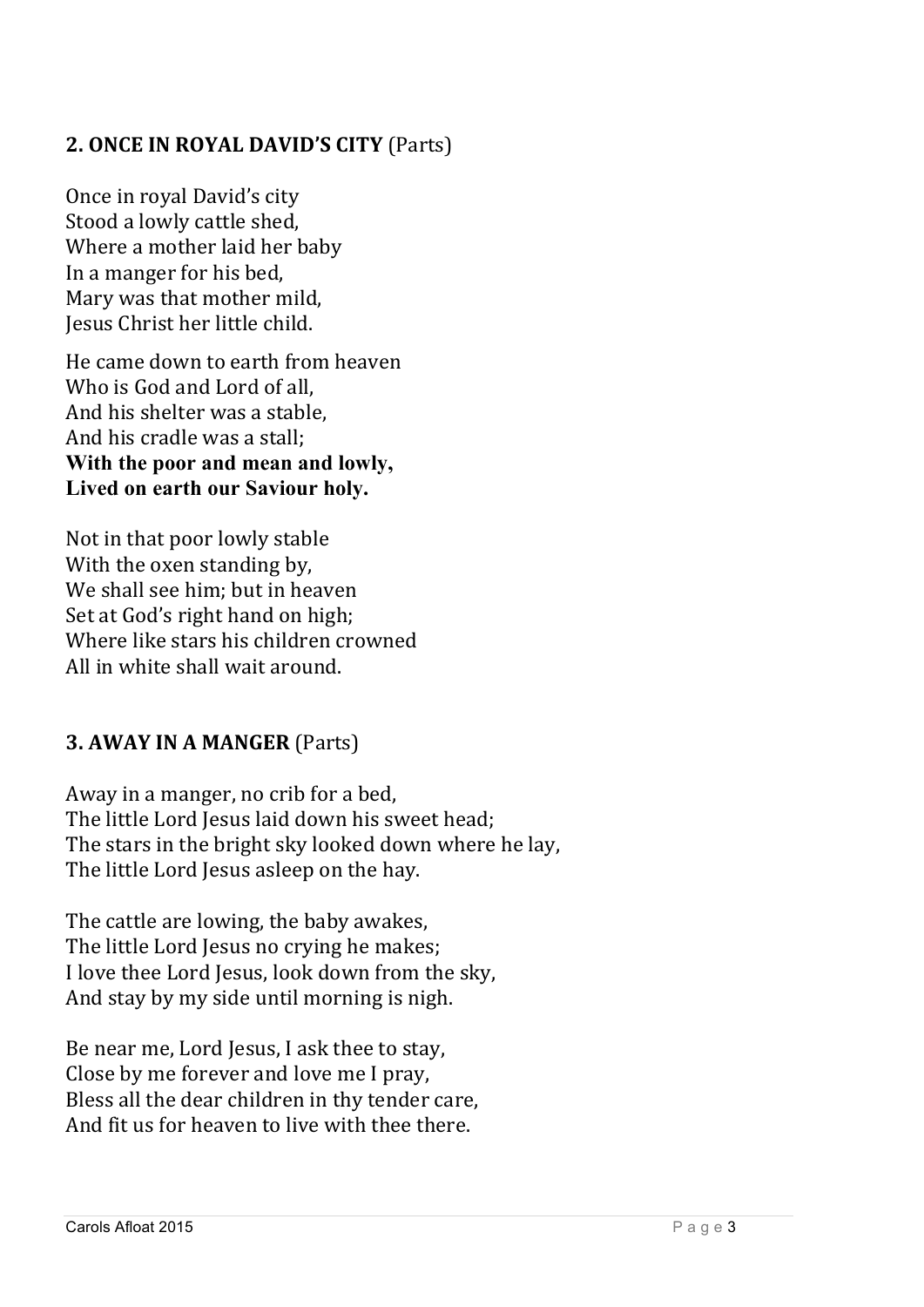# **4. ANGELS FROM THE REALMS OF GLORY** (Unison)

Angels, from the realms of glory. Wing your flight o'er all the earth Ye who sang creation's story Now proclaim Messiah's birth: Gloria in Excelsis Deo Gloria in Excelsis Deo

Shepherds in the field abiding, Watching o'er your flock by night, God with man is now residing; Yonder shines the infant light. Gloria in Excelsis Deo Gloria in Excelsis Deo

# **5. GOOD KING WENCESLAS** (Unison)

Good King Wenceslas looked out On the feast of Stephen, When the snow lay round about, Deep and crisp and even: Brightly shone the moon that night, Though the frost was cruel. When a poor man came in sight Gathering winter fuel.

### MEN

'Hither Page, and stand by me, If thou knows it telling. Yonder peasant, who is he? Where and what his dwelling? WOMEN Sire, he lives a good league hence, Underneath the mountain. Right against the forest fence, By Saint Agnes' Fountain

### MEN

"Bring me flesh and bring me wine Bring me pine logs hither Thou and I will see him dine When we bear him thither." ALL. Page and monarch forth they went

Forth they went together Through the rude wind's wild lament And the bitter weather

In his master's steps he trod Where the snow lay dinted Heat was in the very sod Which the Saint had printed Therefore, Christian men, be sure Wealth or rank possessing Ye who now will bless the poor Shall yourselves find blessing.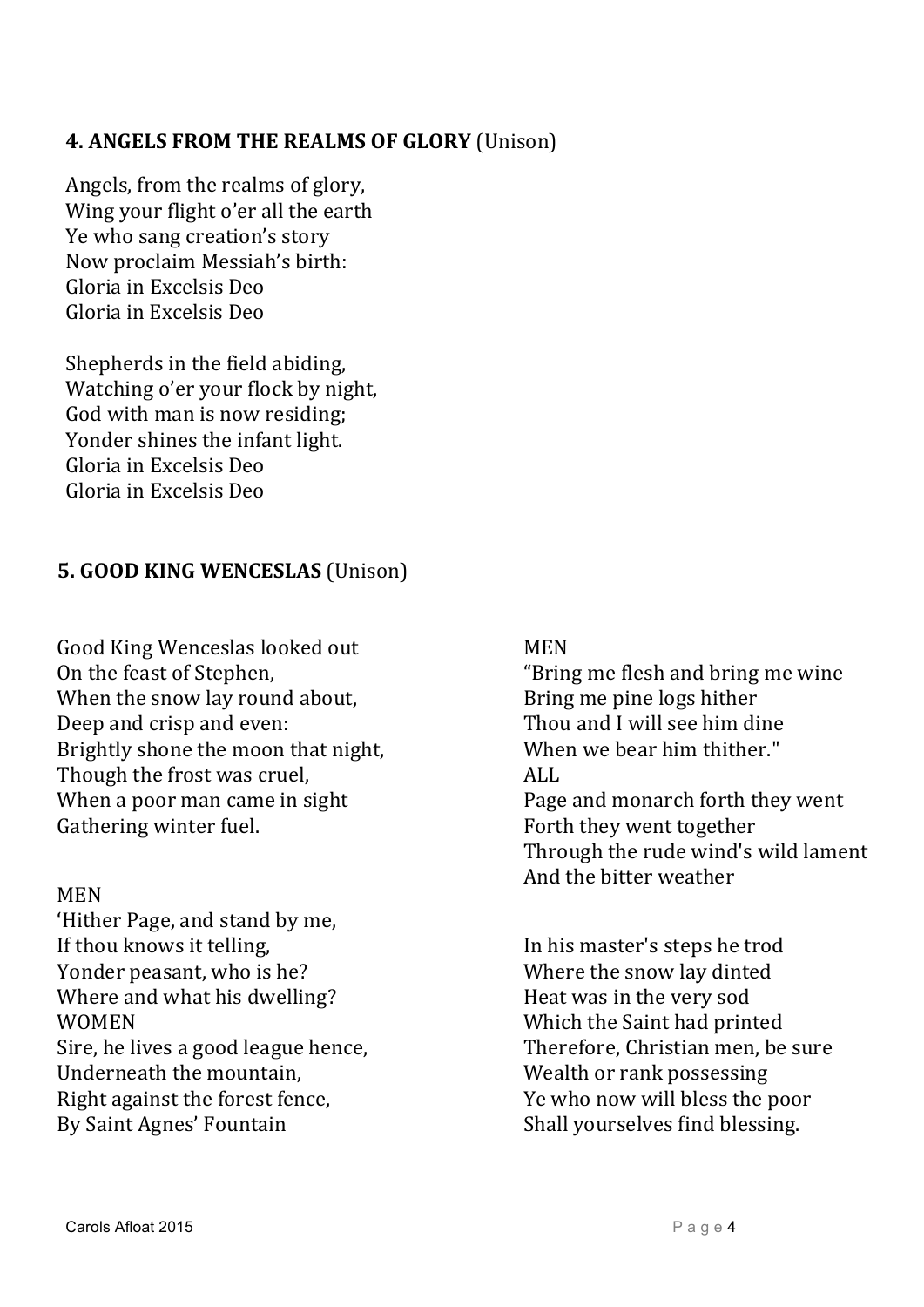### **6. SILENT NIGHT** (Parts)

**Silent night, Holy night! All is calm, all is bright Round yon virgin mother and child. Holy infant, so tender and mild, Sleep in heavenly peace, Sleep in heavenly peace.**

**Silent night, holy night! Shepherds quake at the sight. Glory streams from heaven afar, Heavenly hosts sing Halleluja! Christ the saviour is born, Christ the saviour is born.**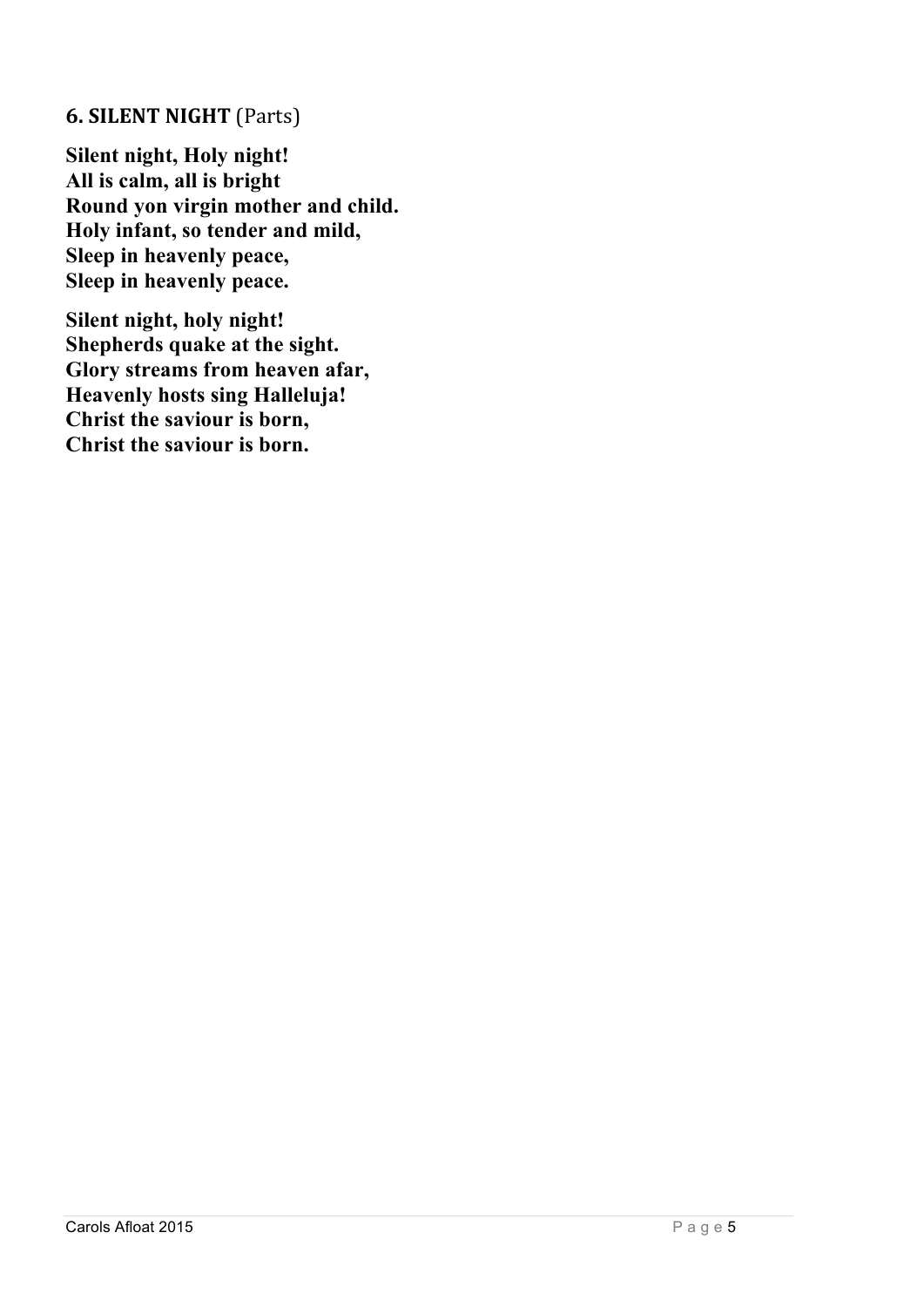# **7. OH HOLY NIGHT**

Oh holy night! The stars are brightly shining It is the night of the dear Saviour's birth! Long lay the world in sin and error pining Till he appear'd and the soul felt its worth. A thrill of hope the weary world rejoices For yonder breaks a new and glorious morn!

Chorus

**Fall on your knees Oh hear the angel voices Oh night divine Oh night when Christ was born Oh night divine, Oh night, oh night divine**

Led by the light of Faith serenely beaming With glowing hearts by His cradle we stand So led by light of a star sweetly gleaming Here come the wise men from Orient land The King of Kings lay thus in lowly manger In all our trials born to be our friend

Chorus

**Fall on your knees Oh hear the angel voices Oh night divine Oh night when Christ was born Oh night divine, Oh night, oh night divine**

Repeat

**Fall on your knees Oh hear the angel voices Oh night divine Oh night when Christ was born Oh night divine, Oh night, oh night divine**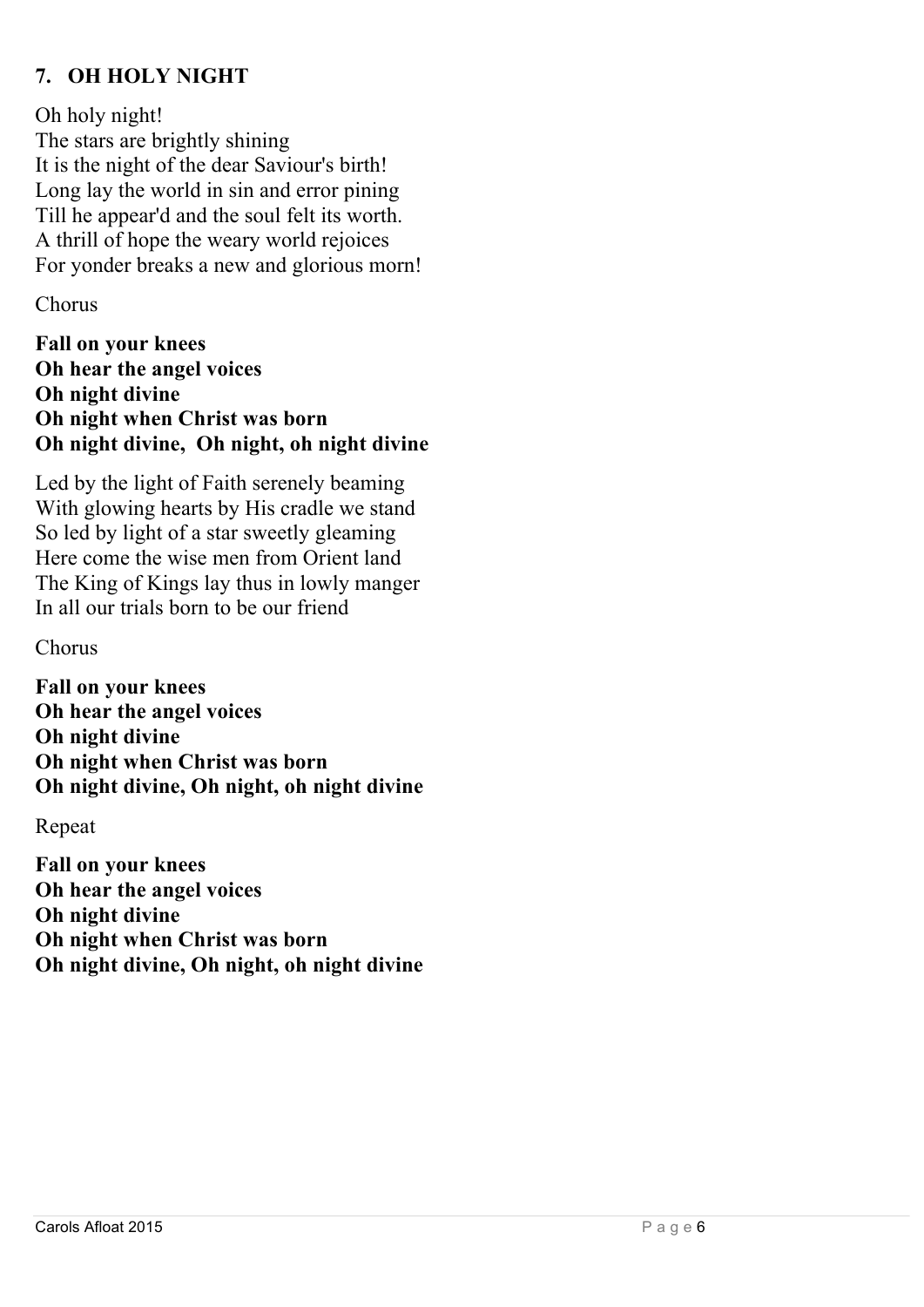# **8. THE HOLLY AND THE IVY (Unison)**

Verse 1 (All)

The holly and the ivy, When they are both full grown, Of all the trees that are in the wood, The holly bears the crown.

## **Chorus (All)**

The rising of the sun, And the running of the deer, The playing of the merry organ, Sweet singing in the choir

Verse 2 (Solo)

The holly bears a blossom, As white as the lily flower, And Mary bore sweet Jesus Christ, To be our sweet Saviour

# **Chorus (All)**

Verse 3 (Solo)

The holly bears a berry, As red as any blood, And Mary bore sweet Jesus Christ, To do poor sinners good.

### **Chorus (All)**

Verse 1 (All)

The holly and the ivy, When they are both full grown, Of all the trees that are in the wood, The holly bears the crown:

# **Chorus (All)**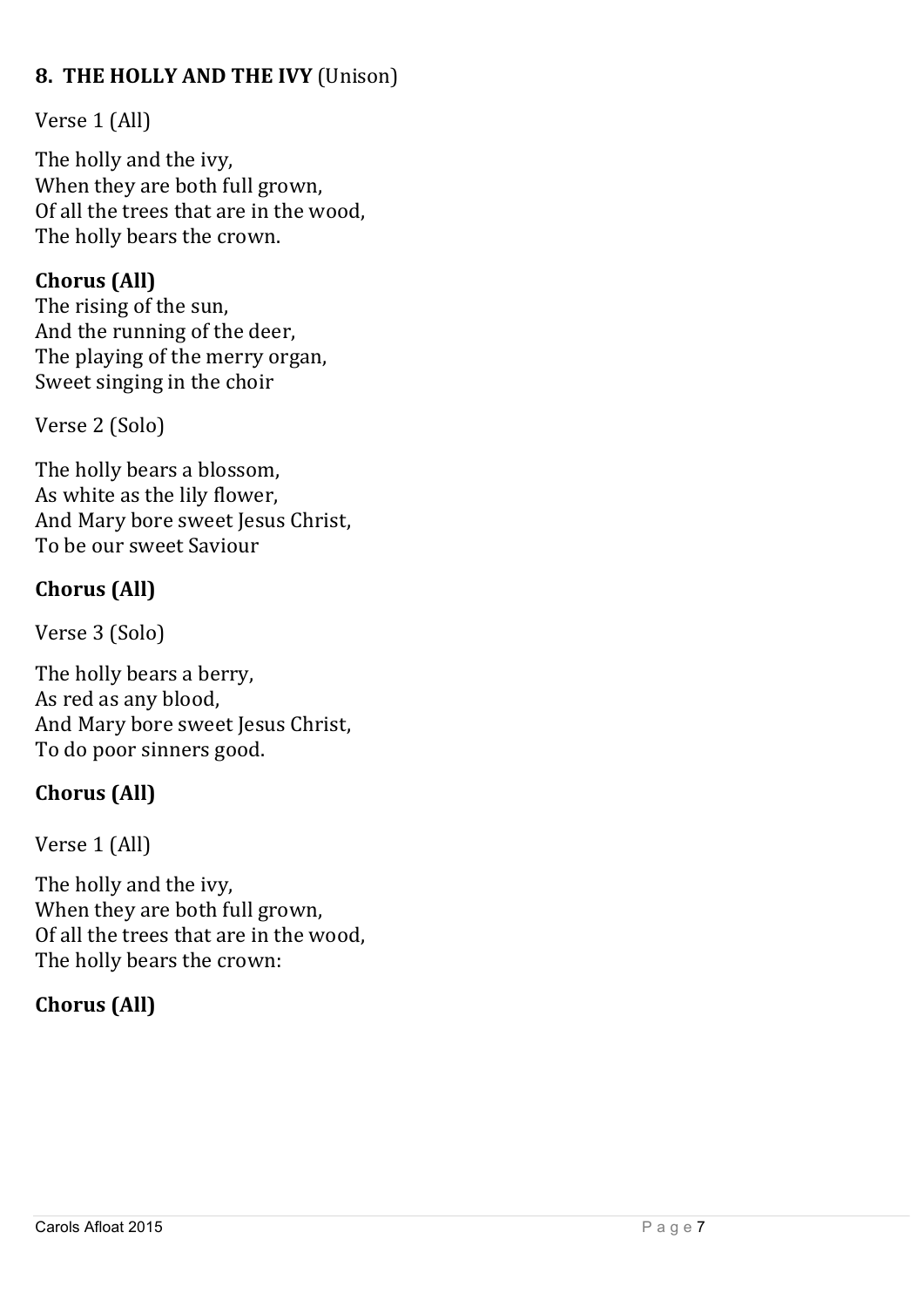# **9. WHILE SHEPHERDS WATCHED** (Unison)

While shepherds watched their flocks by night, All seated on the ground, The angel of the lord came down, And glory shone around.

Fear not, said he, for mighty dread Had seized their troubled mind; Glad tidings of great joy I bring To you and all mankind.

To you in David's town this day Is born of David's line The saviour who is Christ the lord: And this shall be the sign.

*The heavenly Babe You there shall find To human view displayed And meanly wrapped In swathing bands And in a manger laid* 

*Thus spake the seraph, and forthwith Appeared a shining throng Of angels praising God, who thus Addressed their joyful song song*

All glory be to God on high, And to the earth be peace; Goodwill henceforth from heaven to men Begin and never cease.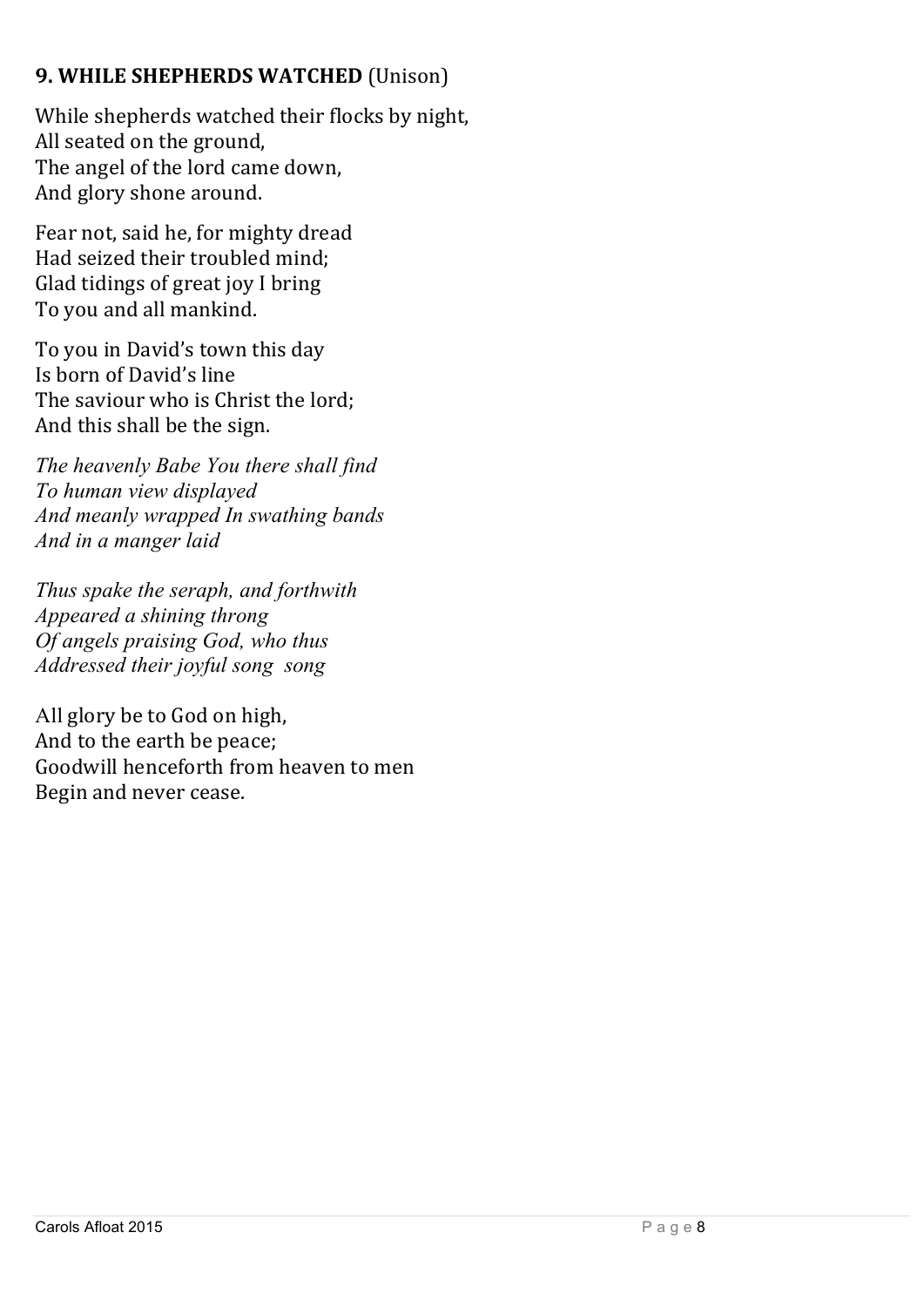## **10. WE THREE KINGS** (Unison)

We three kings of Orient are; Bearing gifts we traverse afar Field and fountain, Moor and mountain, Following yonder star

### *Chorus*

**O** star of wonder, star of night **Star of royal beauty bright, Westward leading, still proceeding** Guide us through thy perfect light.

Born a King on Bethlehem Plain Gold I bring to crown him again, King forever, ceasing never Over us all to reign

#### *Chorus*

Frankincense to offer have I, Incense of a deity nigh, Prayer and praising, all men raising, Worship Him, God most high.

*Chorus*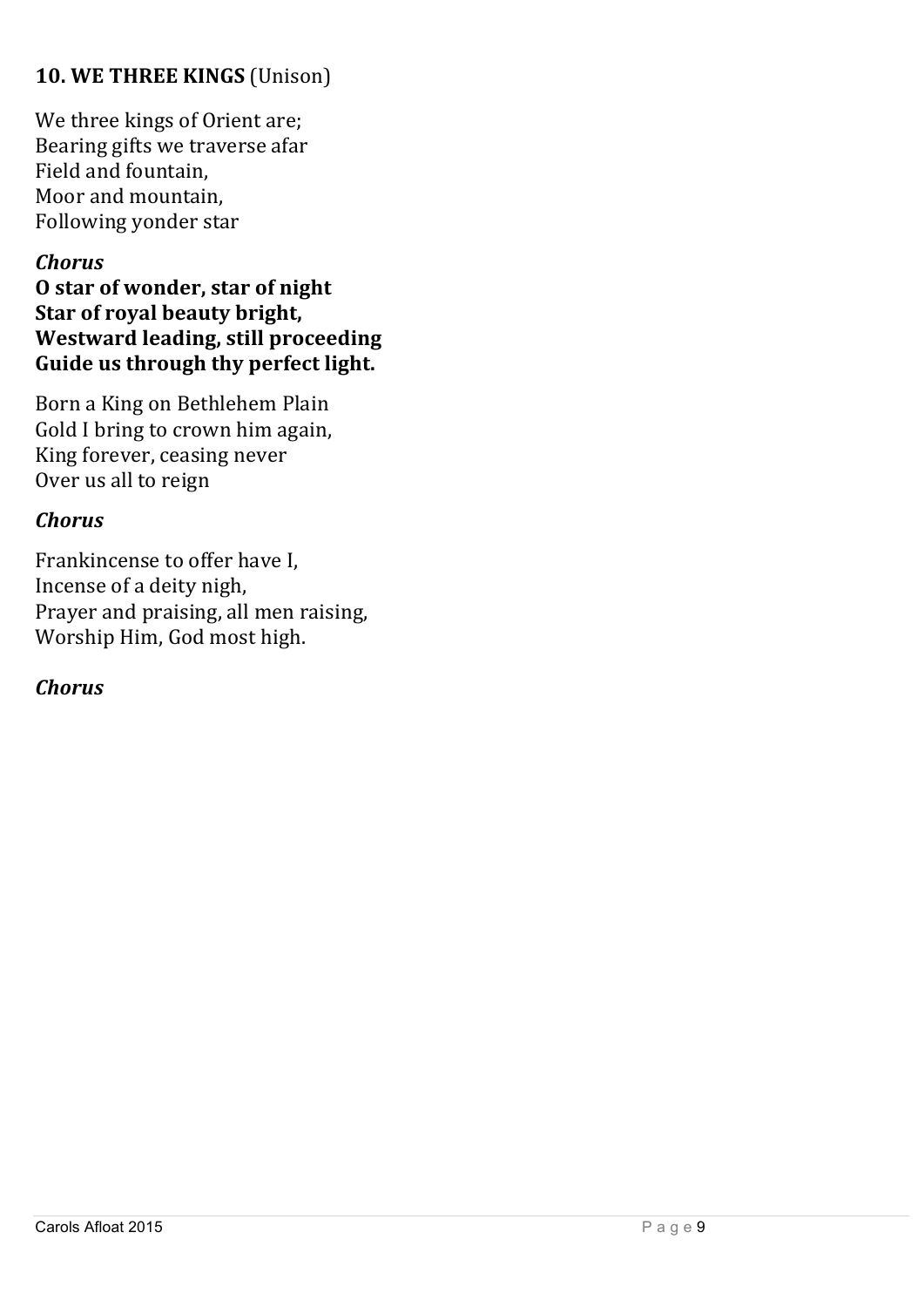# **11. JINGLE BELLS** (Unison)

Dashing through the snow, in a one horse open sleigh, And o'er the fields we go, laughing all the way, Bells on bobtail ring, making spirits bright, What fun it is to ride and sing a sleighing song tonight.

# **CHORUS:**

**Jingle bells, jingle bells, jingle all the way, Oh what fun it is to ride in a one horse open sleigh Oh! Jingle bells, jingle bells, jingle all the way, Oh what fun it is to ride in a one horse open sleigh!** 

Dashing through the sea in a fifteen horse power boat And o'er the waves we go, laughing all the way Bells on bobtail ring, making spirits bright What fun it is to splash and sing a boating song tonight

### **CHORUS:**

**Jingle bells, jingle bells, jingle all the way, Oh what fun it is to ride in a one horse open sleigh Oh! Jingle bells, jingle bells, jingle all the way,** Oh what fun it is to ride in a one horse open sleigh!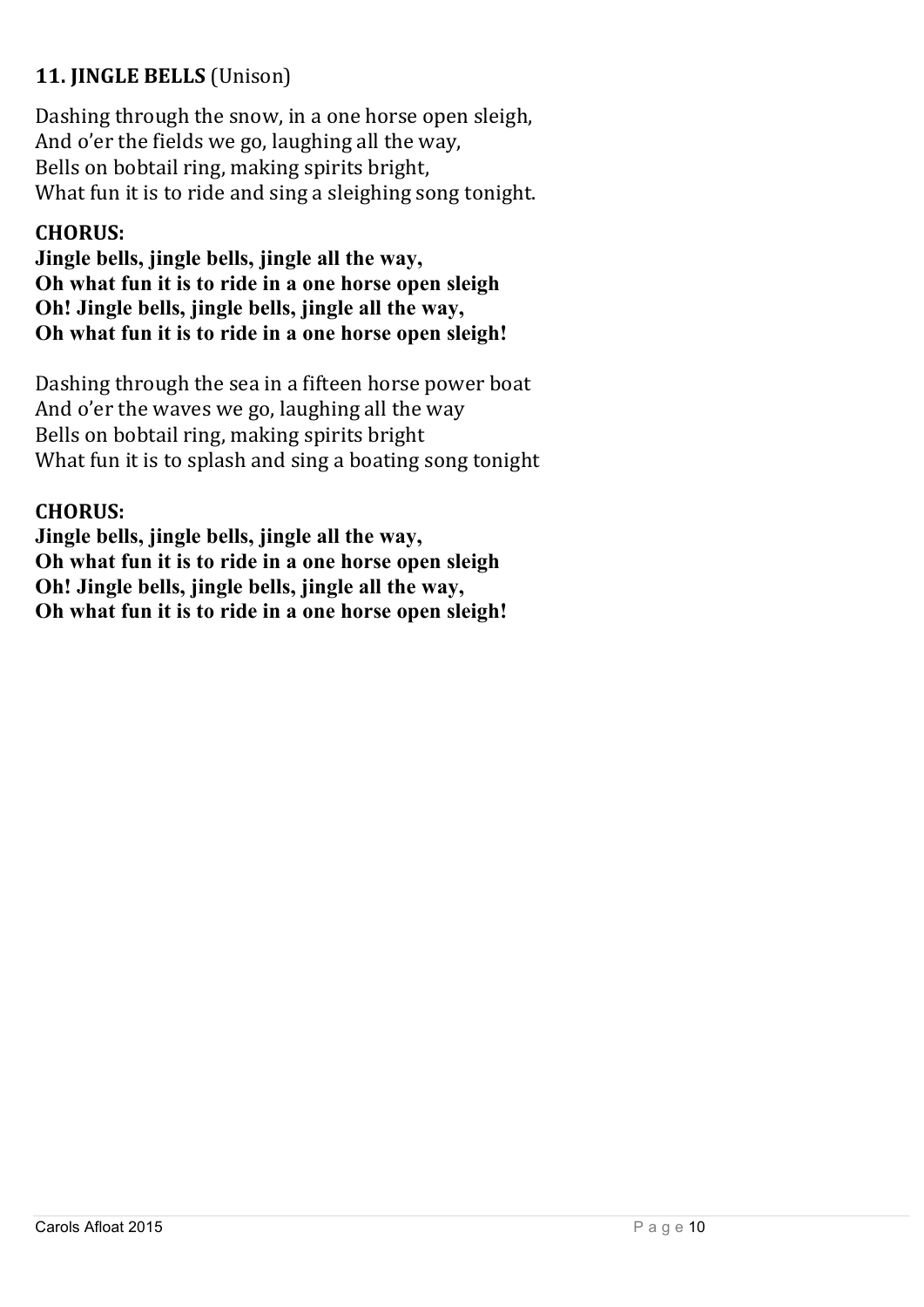## **12. MARY'S BOY CHILD (Parts)**

Long time ago in Bethlehem so the holy bible say, Mary's boy-child Jesus Christ was born on Christmas Day.

### **Chorus:**

### **Hark now hear the angels sing, a new King born today, And Man will live for evermore because of Christmas Day. Trumpets sound and angels sing, listen to what they say, they say That Man will live for evermore, because of Christmas Day.**

While shepherds watched their flock by night and see a bright new shining star And hear a choir sing the music seemed to come from afar Now Joseph and his wife Mary come to Bethlehem that night, And find no place to bear the child not a single room was in sight.

#### **Chorus:**

**Hark now hear the angels sing, a new King born today, And Man will live for evermore because of Christmas Day. Trumpets sound and angels sing, listen to what they say, they say That Man will live for evermore, because of Christmas Day.**

By and by they find a little nook in a stable all forlorn, And in a manger cold and dark Mary's little boy was born. Long time ago in Bethlehem so the holy bible say Mary's boy-child, Jesus Christ was born on Christmas Day.

**Chorus:**

**Hark now hear the angels sing, a new King born today, And Man will live for evermore because of Christmas Day. Trumpets sound and angels sing, listen to what they say, they say That Man will live for evermore, because of Christmas Day (slow) That Man will live for evermore, because of Christmas Day**

### **13. THE THREE DROVERS** (Unison)

Across the plains one Christmas night, three drovers riding blythe and gay, Looked up and saw a starry light, more radiant than the Milky Way, And on their hearts such wonder fell, they sang with joy, Noel, Noel Noel, Noel, Noel.

The air was dry with summer heat, and smoke was on the yellow moon, But from the Heavens, faint and sweet, came floating down a wondrous tune, And as they heard they sang full well, those drovers three, Noel, Noel Noel, Noel, Noel.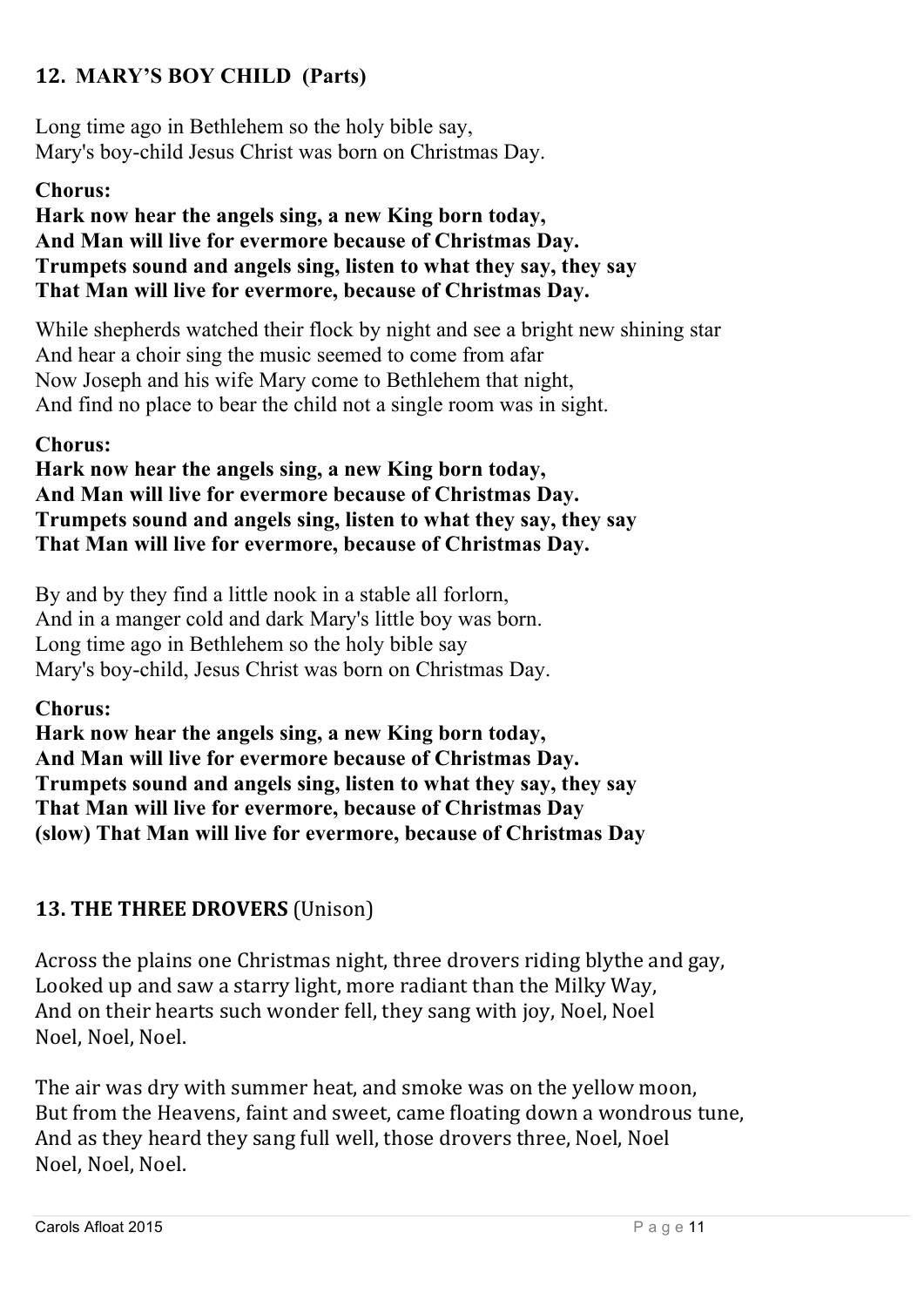# **14. I SAW THREE SHIPS (Parts)**

## **All**

I saw three ships come sailing, sailing On Christmas day, on Christmas day, I saw three ships come sailing in, On Christmas day in the morning.

### **Women**

Oh, they sailed into Pittwater, On Christmas day, on Christmas day, Oh, they sailed into Pittwater, On Christmas day in the morning.

# **All**

And all the bells on earth shall ring, On Christmas day, on Christmas day, And all the bells on earth shall ring, On Christmas day in the morning.

### **Women**

And all the Angels in Heaven shall sing, On Christmas day, on Christmas day, And all the Angels in Heaven shall sing, On Christmas day in the morning.

### **All**

I saw three ships come sailing sailing, On Christmas day, on Christmas day, I saw three ships come sailing in, On Christmas day in the morning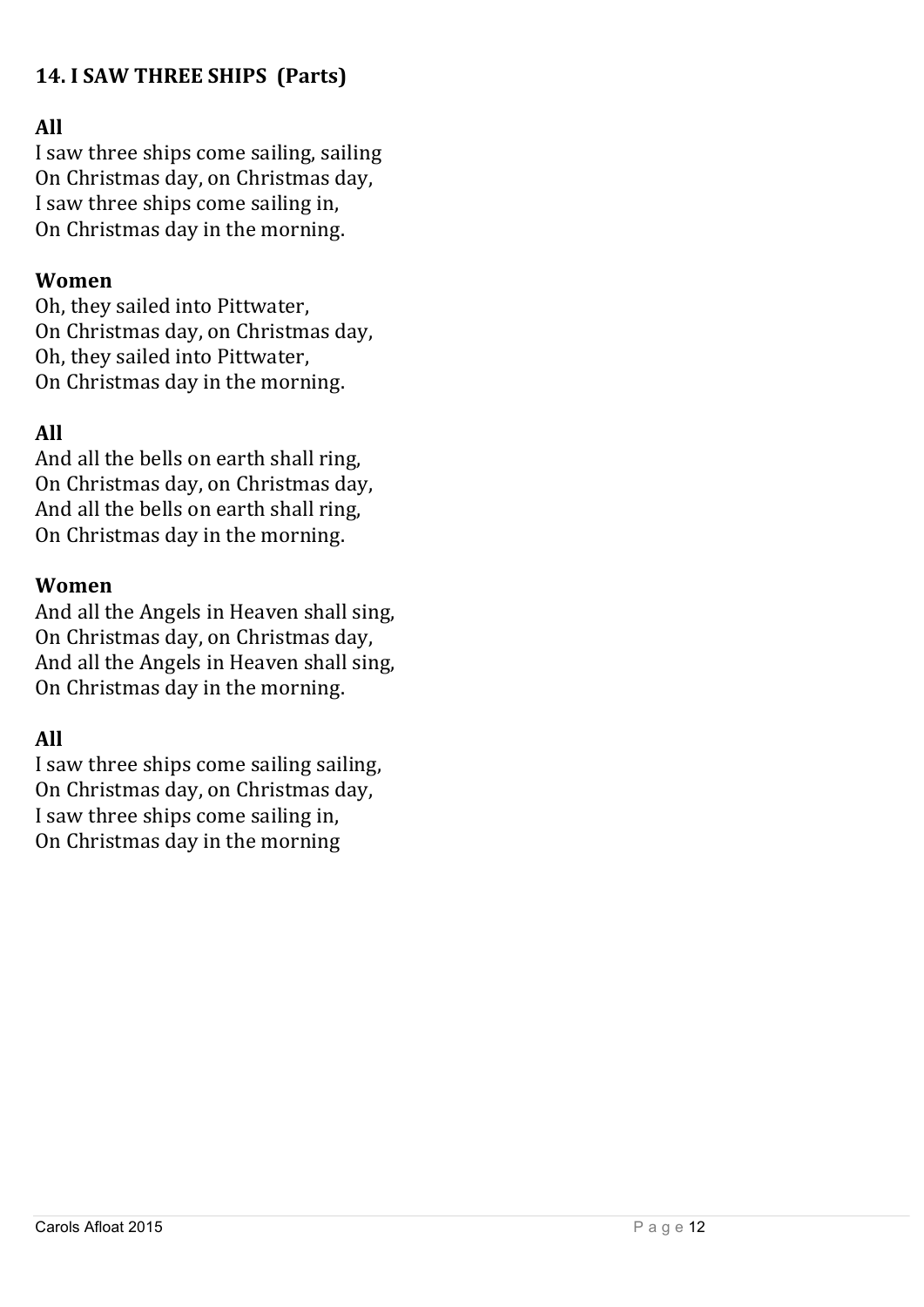## **15. CAROL OF THE BIRDS** (Unison)

Out on the plains the brolgas are dancing Lifting their feet like war horses prancing; Up to the sun the woodlarks go winging Faint in the dawn light echoes their singing Orana! Orana! Orana to Christmas day.

Down where the tree ferns grow by the river, There where the waters sparkle and quiver, Deep in the gullies bell-birds are chiming, Softly and sweetly their lyric notes rhyming Orana! Orana! Orana to Christmas day.

Friar birds sip the nectar of flowers Currawongs chant in wattle tree bowers In the blue ranges lorikeets calling Carols of bushbirds rising and falling Orana! Orana! Orana to Christmas day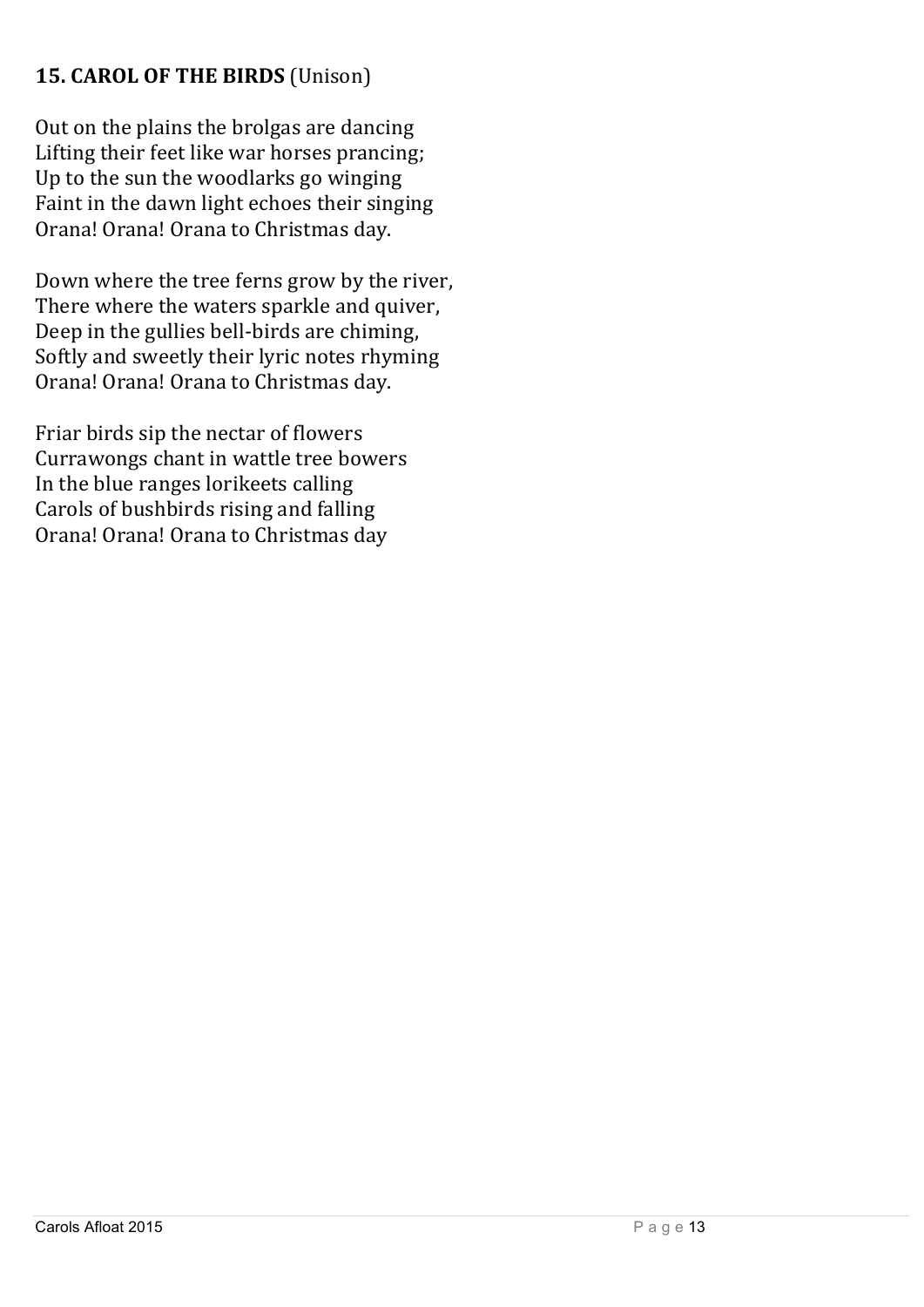# **16. O LITTLE TOWN OF BETHLEHEM (Unison)**

O little town of Bethlehem. How still we see thee lie! Above the deep and dreamless sleep The silent stars go by. Yet in thy dark streets shineth The everlasting light; The hopes and fears of all the years Are met in thee tonight.

### (WOMEN)

For Christ is born of Mary And gathered all above While mortals sleep the angels keep The watch of wond'ring love O morning stars together Proclaim the holy birth And praises sing to God the King And peace to men on eath

O holy Child of Bethlehem, Descend to us, we pray; Cast out our sin, and enter in, Be born in us today. We hear the Christmas Angels The great glad tidings tell: O come to us, abide with us, Our Lord Emmanuel.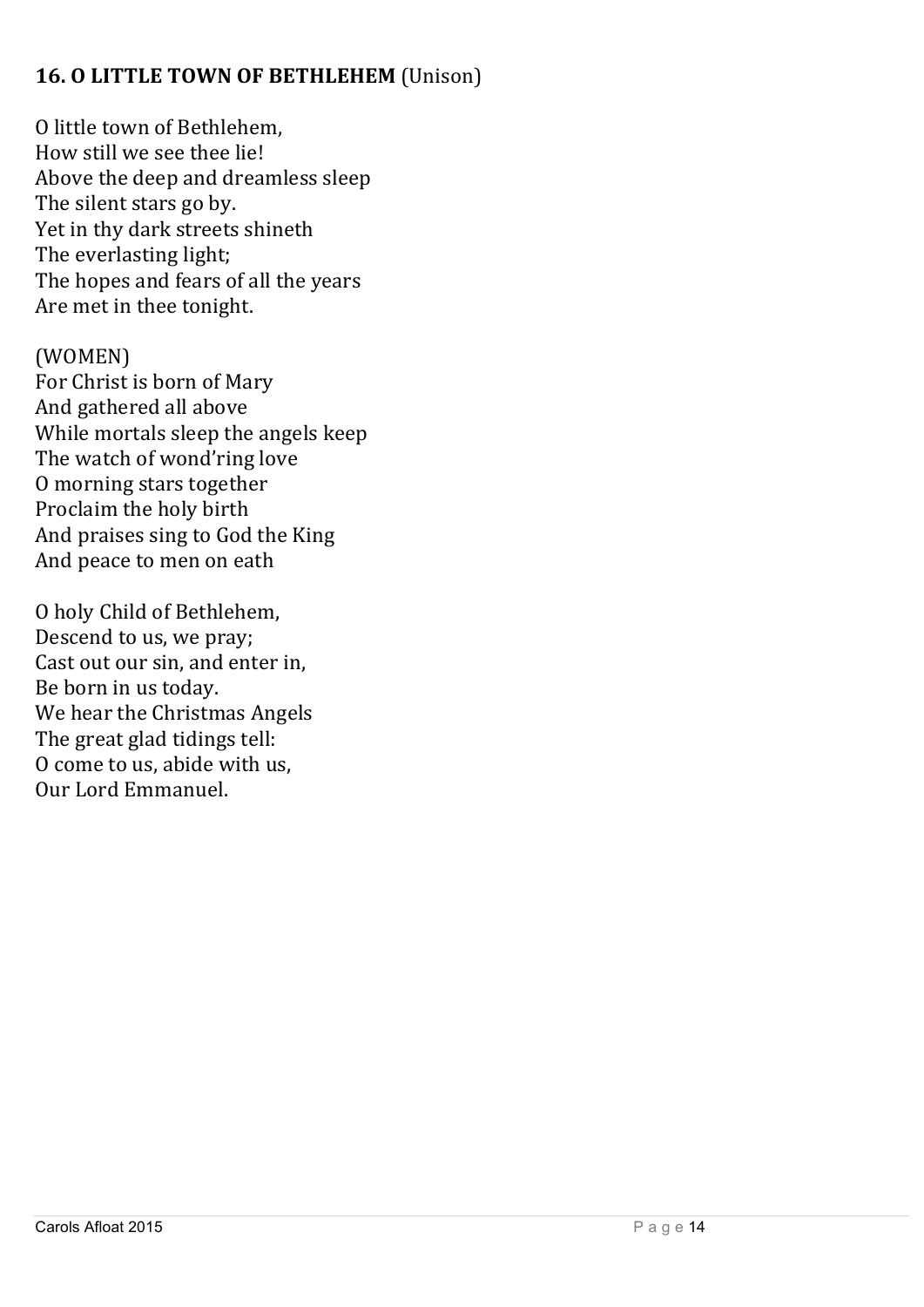# **17. THE FIRST NOWELL (Unison)**

The first Nowell, the angels did say, Was to certain poor shepherds in fields as they lay In fields as they lay keeping their sheep, On a cold winter's night that was so deep.

#### **Chorus** Nowell, nowell, nowell, nowell, **Born** is the King of Israel.

They looked up and saw a star, Shining in the East, beyond them far. And to the earth it gave great light, And so it continued both day and night.

**Chorus** Nowell, nowell, nowell, nowell, **Born** is the King of Israel.

**Then let us all with one accord Sing praises to our heavenly Lord That hath made Heaven and earth of nought And with his blood mankind has bought.**

**Chorus** Nowell, nowell, nowell, nowell, **Born** is the King of Israel.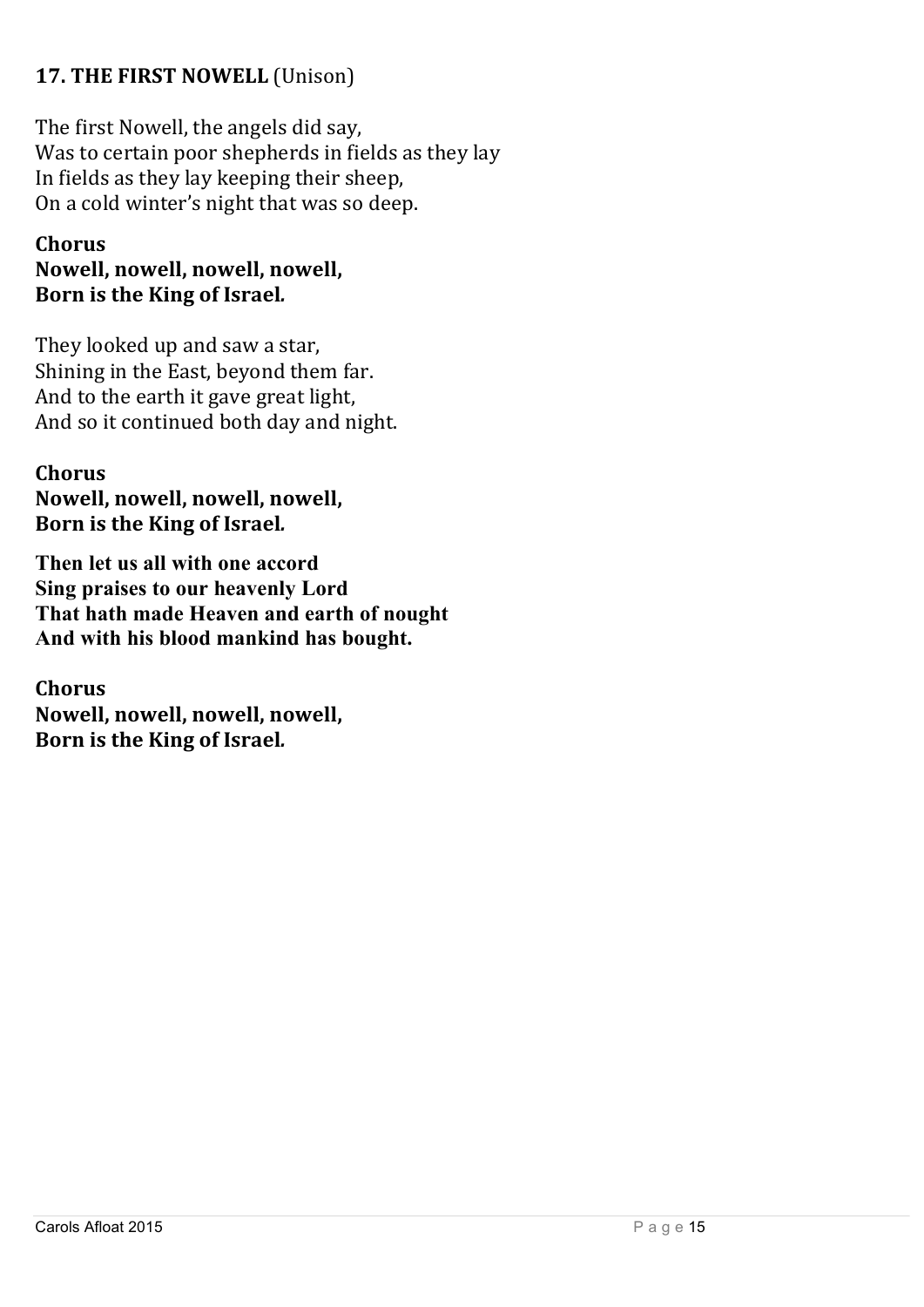# **18. HARK! THE HERALD ANGELS SING (Unison)**

Hark! the herald angels sing Glory to the newborn King; Peace on earth and mercy mild, God and sinners reconciled; Joyful, all ye nations, rise, Join the triumph of the skies, With angelic host proclaim Christ is born in Bethlehem: *Hark! The herald angels sing Glory to the newborn King.* 

Christ, by highest heaven adored, Christ, the everlasting Lord. Late in time behold Him come. Offspring of a Virgin's womb; Veiled in flesh the Godhead see, Hail the incarnate Deity! Pleased as man with man to dwell. Jesus, our Emmanuel: *Hark! The herald angels sing Glory to the newborn King.* 

Hail the heaven born Prince of Peace! Hail the Son of Righteousness! Light and life to all He brings, Risen with healing in His wings; Mild he lays His glory by, Born that man no more may die, Born to raise the sons of earth. Born to give them second birth: *Hark! The herald angels sing Glory to the newborn King.*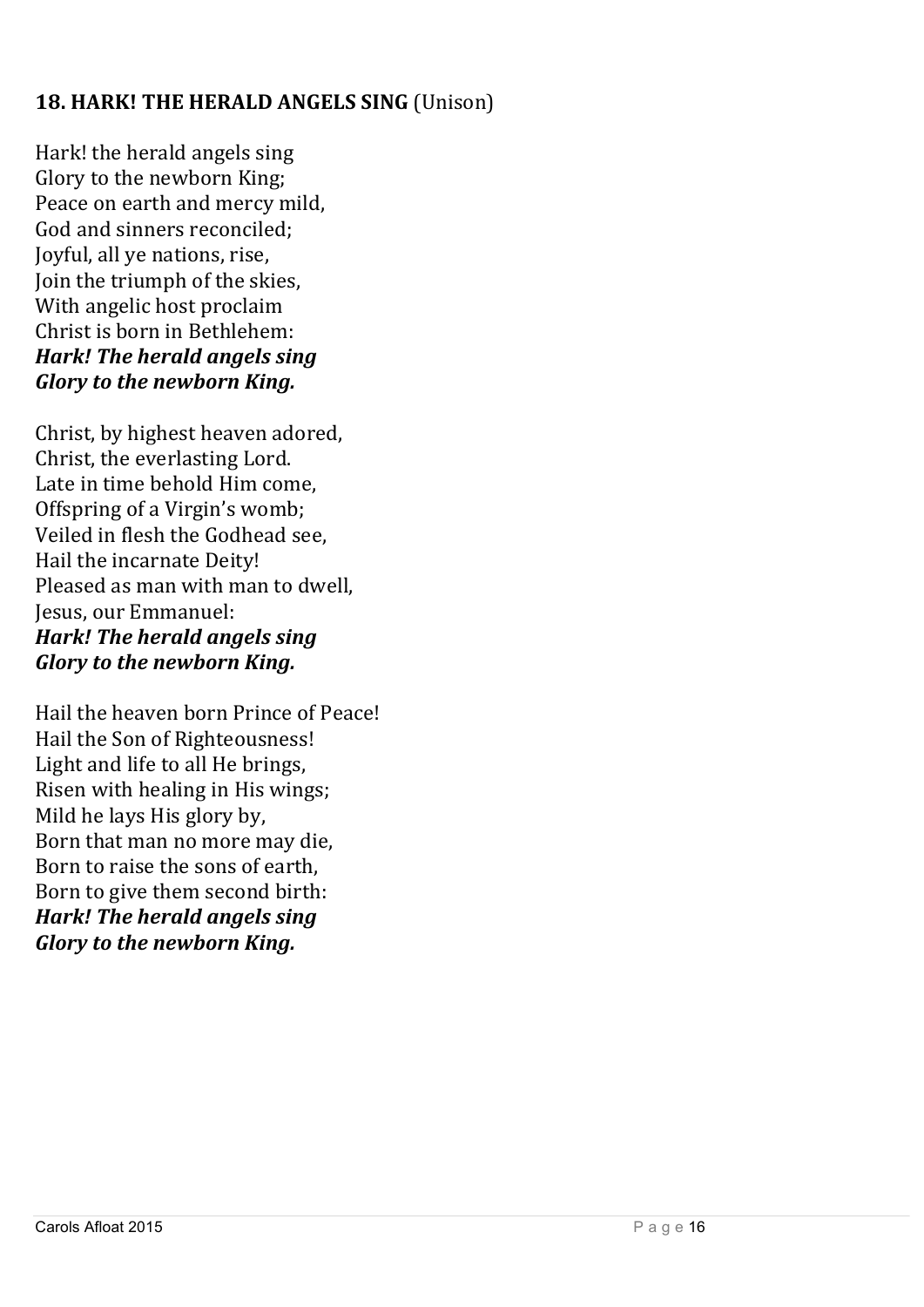# **19. RUDOLF THE RED-NOSED REINDEER (Unison)**

Rudolf, the red-nosed reindeer had a very shiny nose. And if you ever saw him, you would even say it glows. All of the other reindeer used to laugh and call him names. They never let poor Rudolf play in any reindeer games.

Then one foggy Christmas eve Santa came to say: Rudolf with your nose so bright, won't you guide my sleigh tonight? Then all the reindeer loved him as they shouted out with glee: Rudolf the red-nosed reindeer, you'll go down in history!

Piano solo by Maestro Heard

Then one foggy Christmas eve Santa came to say: Rudolf with your nose so bright, won't you guide my sleigh tonight? Then all the reindeer loved him as they shouted out with glee: Rudolf the red-nosed reindeer, you'll go down in history!

### **20. DECK THE HALLS WITH BOUGHS OF HOLLY**

**Deck the halls with boughs of holly, Fa la la la la, la la la la. Tis the season to be jolly, Fa la la la la, la la la la. Don we now our gay apparel, Fa la la, la la la, la la la. Troll the ancient Yule tide carol, Fa la la la la, la la la la.** 

**See the blazing Yule before us, Fa la la la la, la la la la. Strike the harp and join the chorus. Fa la la la la, la la la la. Follow me in merry measure, Fa la la la la, la la la la. While I tell of Yule tide treasure, Fa la la la la, la la la la.** 

**Fast away the old year passes, Fa la la la la, la la la la. Hail the new, ye lads and lasses, Fa la la la la, la la la la. Sing we joyous, all together, Fa la la la la, la la la la. Heedless of the wind and weather, Fa la la la la, la la la la.**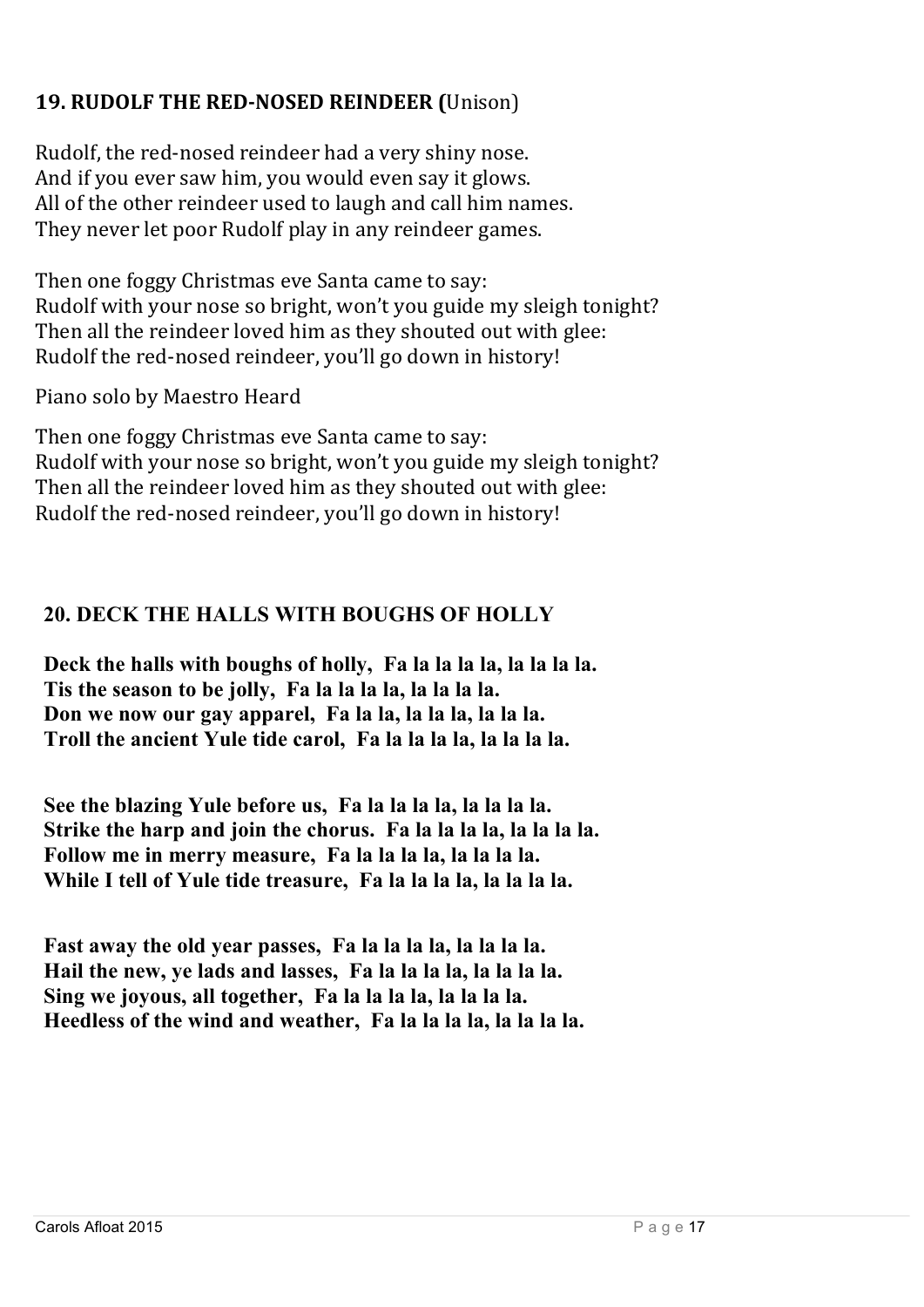# **21. O COME ALL YE FAITHFUL (Parts)**

O come, all ye faithful, Joyful and triumphant, O come ye, O come ye to Bethlehem; Come and behold him, Born the King of angels;

#### *Chorus*

## **(Women***)* **O come, let us adore him, (All) O come, let us adore him, O come, let us adore him, Christ the Lord.**

Sing, choirs of angels, Sing in exultation, Sing, all ve citizens of heaven above: Glory to God In the highest:

#### *Chorus*

### **(Women***)* **O come, let us adore him, (All) O come, let us adore him, O come, let us adore him, Christ the Lord.**

Yea, Lord, we greet thee, Born this happy morning; Jesus, to thee be glory given; Word of the Father, Now in flesh appearing:

#### *Chorus*

#### **(Women***)* **O come, let us adore him,**

**(All) O come, let us adore him, O come, let us adore him, Christ the Lord.**